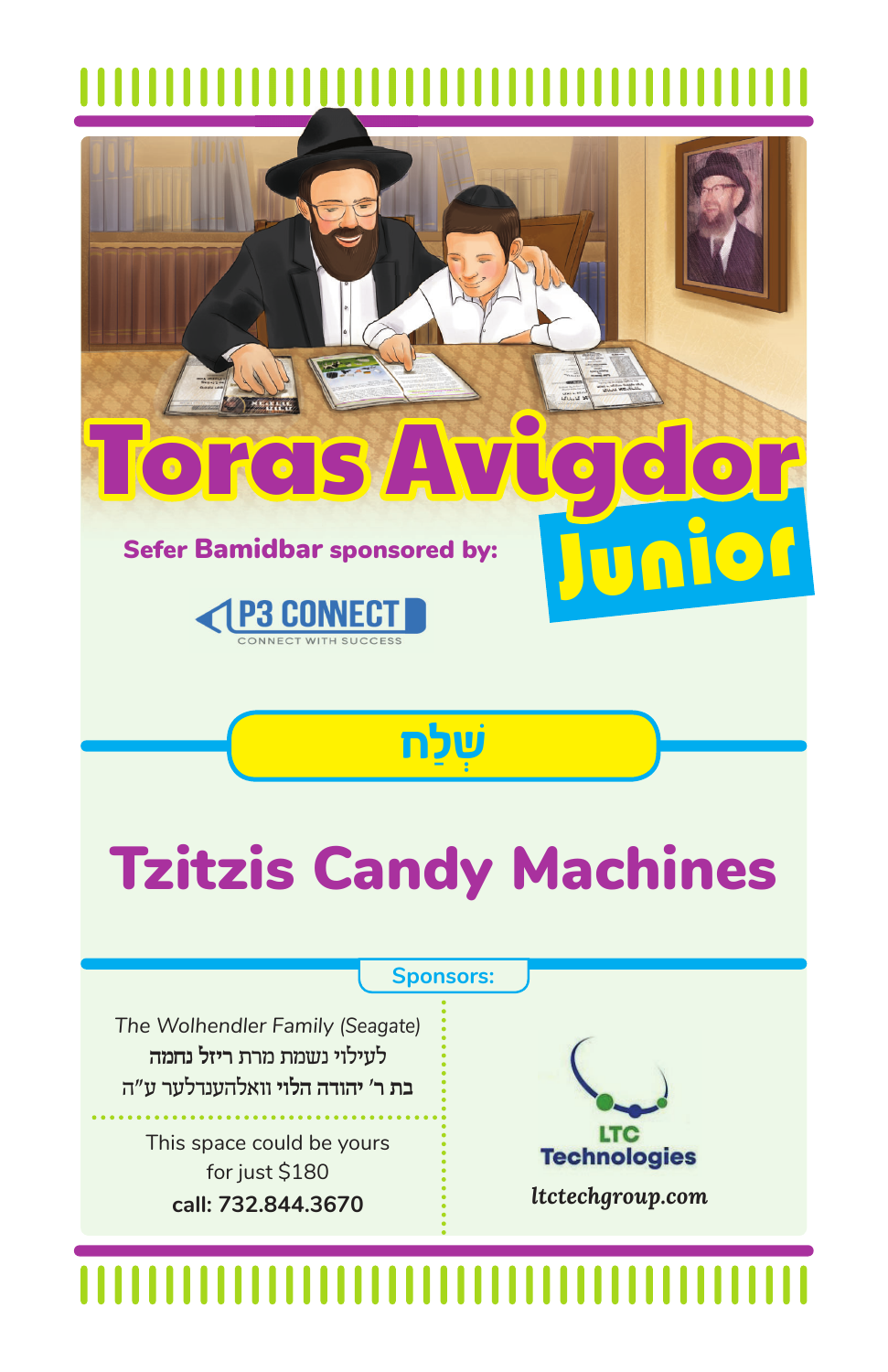# Parshas Shelach . **Tzitzis Candy Machines**

Their mouths watering, the Greenbaum family watched as streams of steaming hot melted chocolate flowed and mixed with rivers of caramel. They were visiting the Jolly Munz Candy Factory and were absolutely amazed to watch the incredible process of how their favorite candies were made.

"This next room is our candy wrapping room," said the tour guide as the children looked down through the large glass windows at a huge area filled with massive machines. "And you guys have picked the perfect day to visit because today we started using brand new automatic candy wrapping machines!"

In the room below were giant gleaming machines that were taking thousands of freshly-made candies and instantly wrapping them before dumping them into boxes.

"Until today," the guide was saying, "our workers had to wrap each candy by hand. Now all they have to do is load the wrapping paper into the machine and watch it all happen by itself!"

"Like those workers are doing over there?" asked Shimmy, looking at two workers who seemed to be ignoring their brand-new machine, which was still in its box and were painstakingly wrapping their candies by hand.

"What? Where?" asked the guide in shock, before noticing the two workers whom Shimmy pointed out. "Oh no! Why aren't they using their machine?"

"Maybe that machine is not working," suggested Yitzy.

"Impossible!" said the guide. "These machines were custom-made and each one was tested before we received them!"

The guide quickly ran down to the factory floor and approached the two workers.

"Jimbo! Earl!" he said. "Why aren't you using your new candy wrapping machine?"

"But we are using it," replied Jimbo. "Whenever we get tired we sit down and lean against it. It's so comfortable - I bet that's why the boss said it will help us wrap more candies!"

Earl nodded. "Look at how many candies are in our box!" he said. "Have the other workers wrapped this many candies today?"

"Of course they have!" the guide exclaimed. "Look at Sticky Stu and Mo Munchy over there! Their boxes of candies are overflowing and you haven't even filled your first box yet!"

# 2 | Toras Avigdor Junior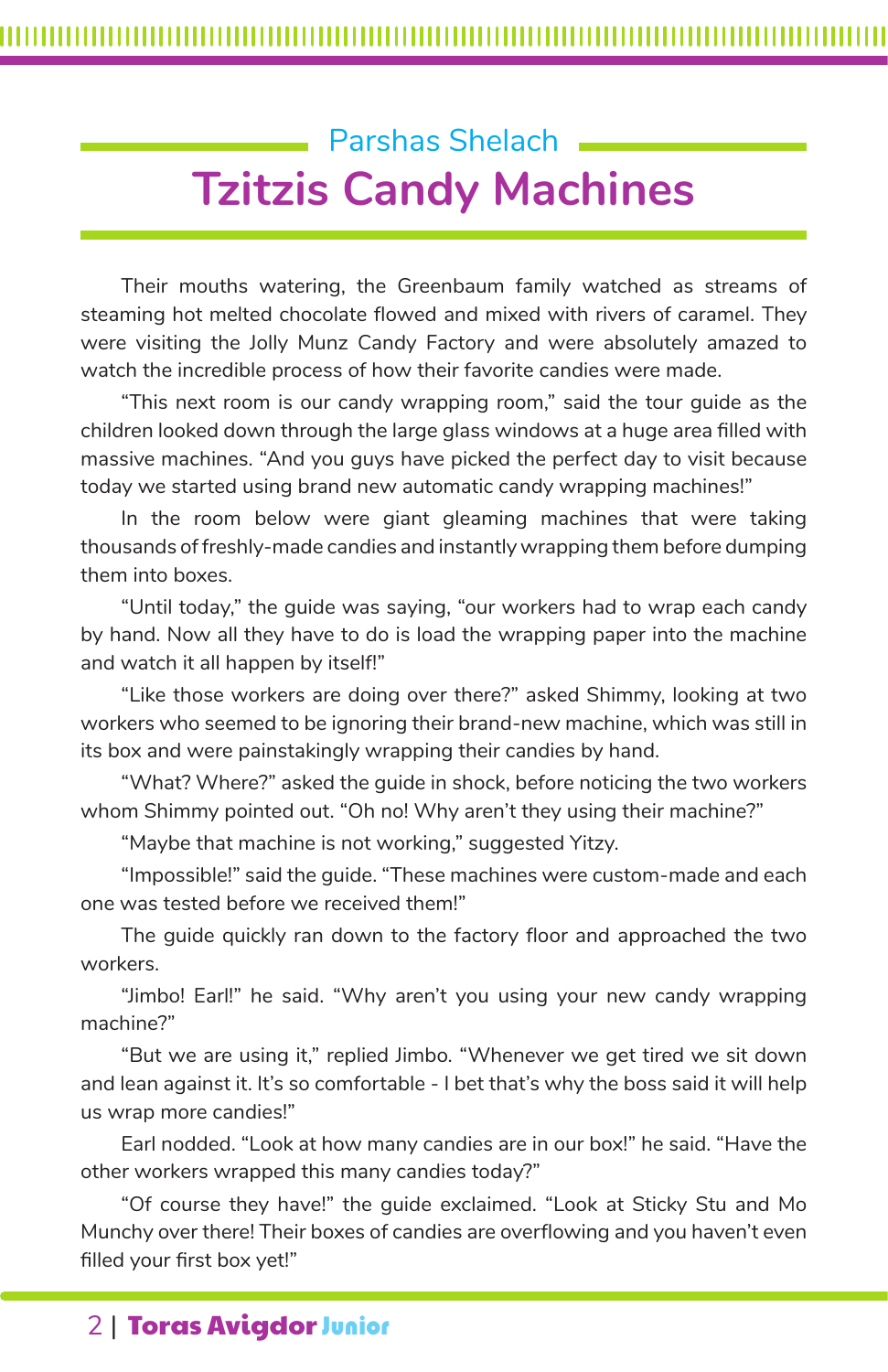"Hmmm, maybe our machine is defective," said Jimbo thoughtfully.

"Nonsense!" said the guide. "This machine can't just magically help you wrap candies if you don't take it out of the box and plug it in! It's a wonderful machine, but if you don't turn it on it's no better than a heap of metal for leaning on."

Meanwhile, up on the observation deck, the Greenbaum family were all watching in amusement.

"Kinderlach," said Totty. "While I agree that this is quite funny, can you tell me what important lesson we can learn from this?"

"That we should remember to turn on the oven when we make Challah?" asked Basya, grinning.

"That we need to dial a phone number if we want to make a phone call?" suggested Shimmy, giggling.

"Well, actually, yes," said Totty. "Those are also good examples."